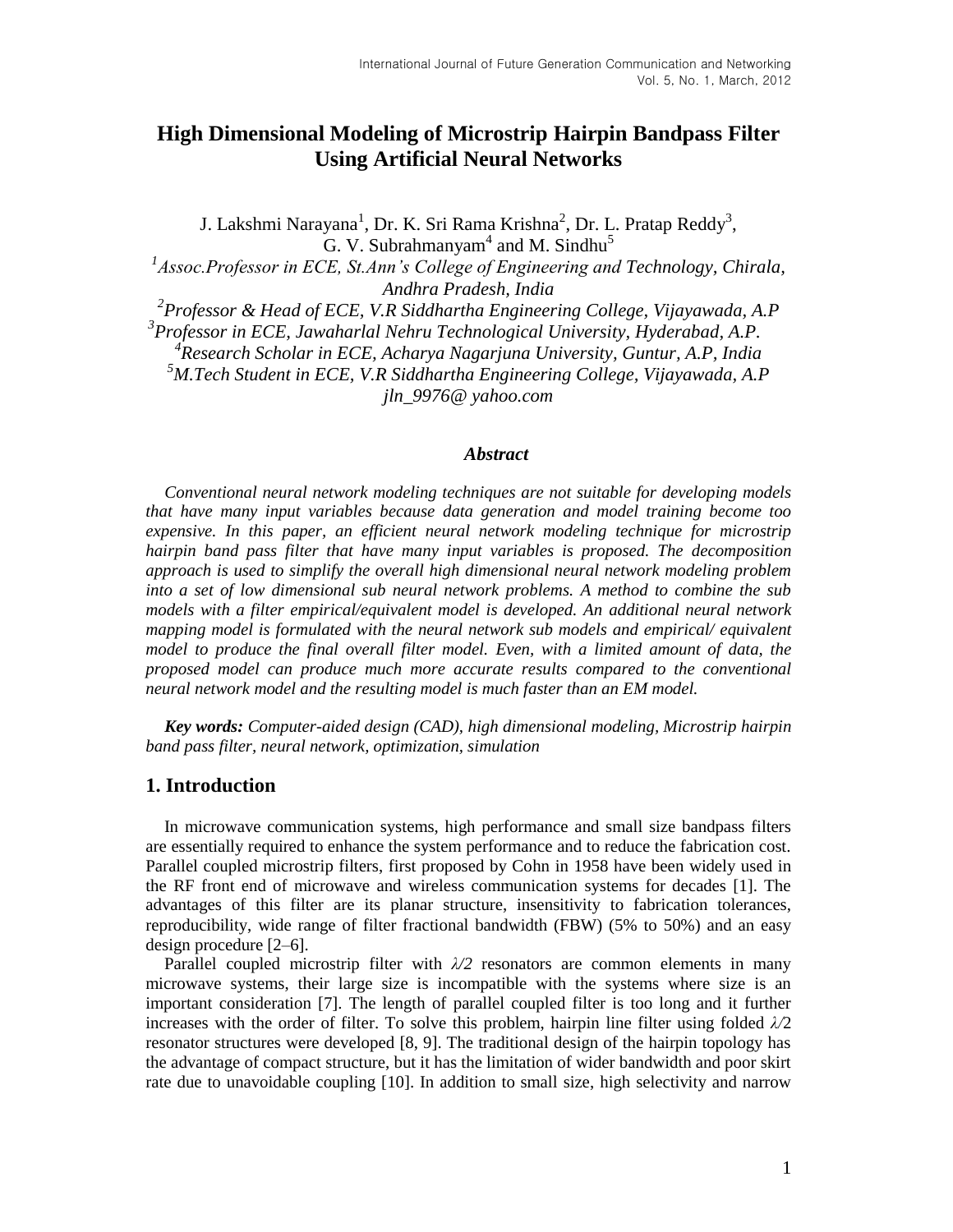bandwidth, good Return Loss (RL) and low cost are desirable features of narrowband bandpass microstrip filters.

Most of the wireless applications are below 3 GHz [11]. In this spectrum, achieving narrow FBW and high quality factor (*Q*) while maintaining small size and low cost is a challenging task. Using a dielectric substrate with high dielectric constant (*εr*) results in narrower microstrip line. However, a narrower line results in stronger input/output coupling or a smaller external quality factor  $(Q_e)$  [12]. Narrow bandwidth and high selectivity demands large *Q*, which can be achieved through larger gaps between coupled resonators. But increasing gap between coupled resonators directly affects the filter size.

Neural networks have been recognized as useful alternatives for device modeling, where a mathematical model is not available or time-consuming simulation is required. They can be utilized to model multidimensional nonlinear relationships. The evaluation time of a neuralnetwork model is also fast. For these reasons, neural networks have been used for various modeling and design applications [13, 14] including passive microwave structures [15, 16]. Neural networks have not only been used for developing microwave device models, but also have been used in optimization processes, where the neural models are combined with full wave simulation tools [17]-[19].The general idea of neural network based CAD and optimization is to develop neural-network models for EM structures and incorporate the models in circuit simulators. This allows circuit-level simulation speed with EM level accuracy.

In this paper, we focus on neural network based modeling of microstrip filters. Accurate model is essential for the first pass design success. Conventional EM modeling method is the first option to obtain an accurate model. However, the model evaluation time of this method is long, especially when repetitive model evaluations are required. During design optimization, values of geometrical variables are required to be changed many times and each time a complete re-evaluation of the model is required. For this reason, the EM model becomes too expensive.

An alternative to the EM model is a neural network model, whose inputs are geometrical variables [13-15], [20-25].The neural network model can provide solutions quickly for various values of geometrical input variables. Due to increasing complexity and variety of microwave structures, the number of design variables per structure is on the rise. In order to develop an accurate neural network model that can represent EM behavior of filters over a range of values of geometrical variables, we need to provide EM data at sufficiently sampled points in the space of geometrical variables [13, 14]. The amount of data required increases very fast with the number of input variables of the model. For this reason, developing a neural network model that has many input variables becomes challenging as data generation becomes too expensive. Therefore, we need an effective method to develop accurate high dimensional neural-network models without requiring massive data.

This paper presents the analysis of microstrip hairpin bandpass filter and also proposes a high dimensional artificial neural network model to determine the S-parameters of the hairpin filter for various frequencies. Performance of the proposed model is evaluated and is compared with EM simulation results and Conventional ANN model.

The remainder of the paper is organized as follows: Section 2 focuses on microstrip hairpin bandpass filter and its design.Section 3 discusses high dimensional ANN modeling for the analysis of microstrip hairpin bandpass filter.Section 4 explains proposed ANN Model for the analysis of microstrip hairpin bandpass filter. Finally, Section 5 summarizes the presented research work.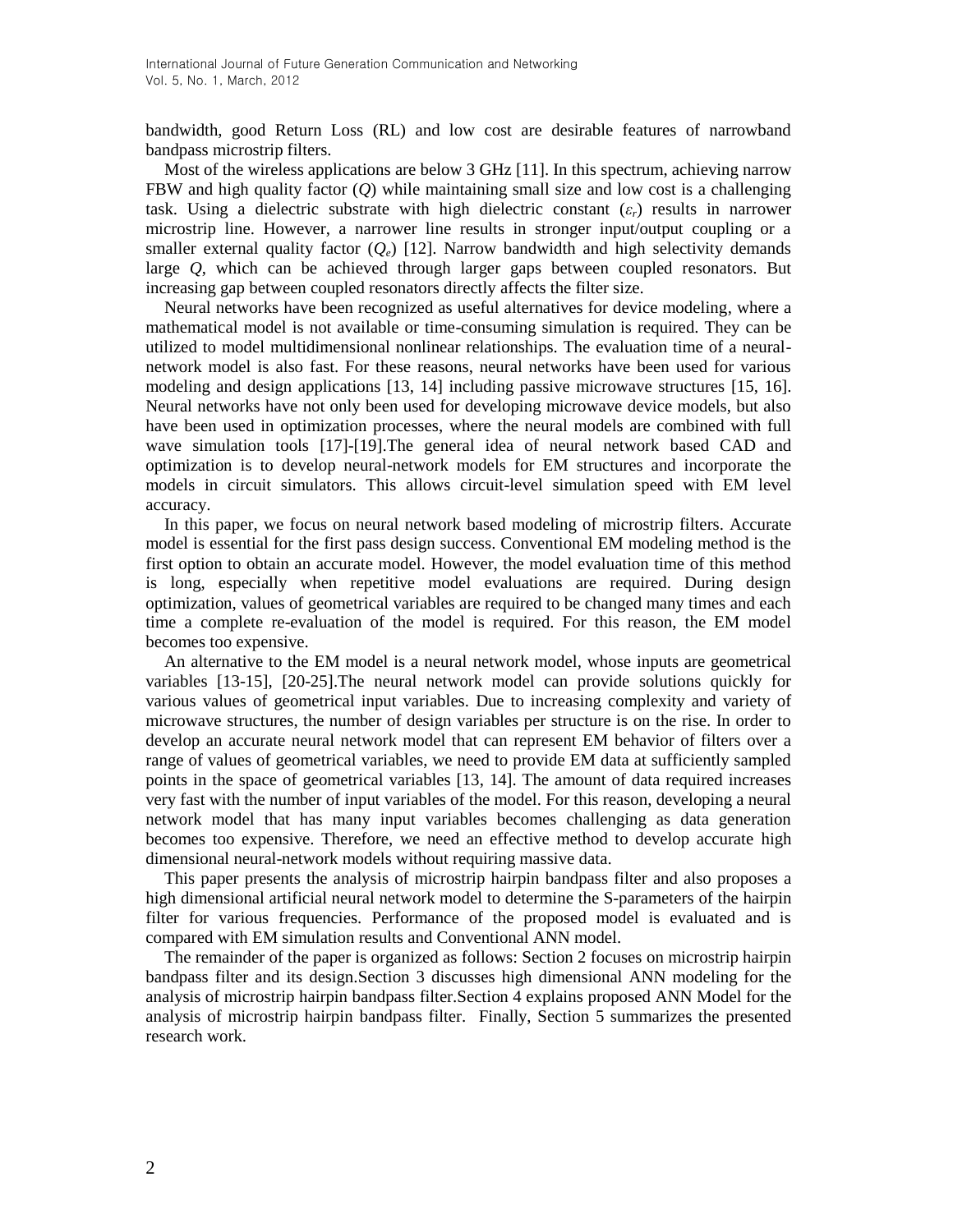## **2. Microstrip Hairpin Bandpass Filter**

Microstrip hairpin filter is one of the most preferred bandpass filter because of its compact topology and an ease structure. They may conceptually be obtained by folding the resonators of parallel-coupled, half-wavelength resonator filter into a "U" shape. However, to fold the resonators, it is necessary to consider the reduction for coupled-line lengths, which reduces the coupling between resonators [26]. An element of hairpin bandpass resonator and its equivalent circuit are shown in Figure 1(a) and (b) respectively. The advantage of hairpin filter over end coupled and parallel coupled Microstrip realizations, is the optimal space utilization. This space utilization is achieved by folding of the half wavelength long resonators.



(a) Tapped-Hairpin Band Pass Filter (b) Equivalent Circuit

**Figure 1. Tapped-Hairpin Bandpass Filter and Equivalent Circuit**

Tapped line input and coupled line input are the two types of hairpin structures that are commonly used in filter realization and are shown in Figure 2(a) and (b) respectively. Conventional filters employ coupled line input. Tapped line input has a space saving advantage over coupled line input, while designing the coupling dimensions required for the input and output coupled line is very small and practically not achievable which hinders the reliability of the design. Thus tapped line input is preferred over coupled line input.



**(a) Tapped line input 5-pole Hairpin Filter**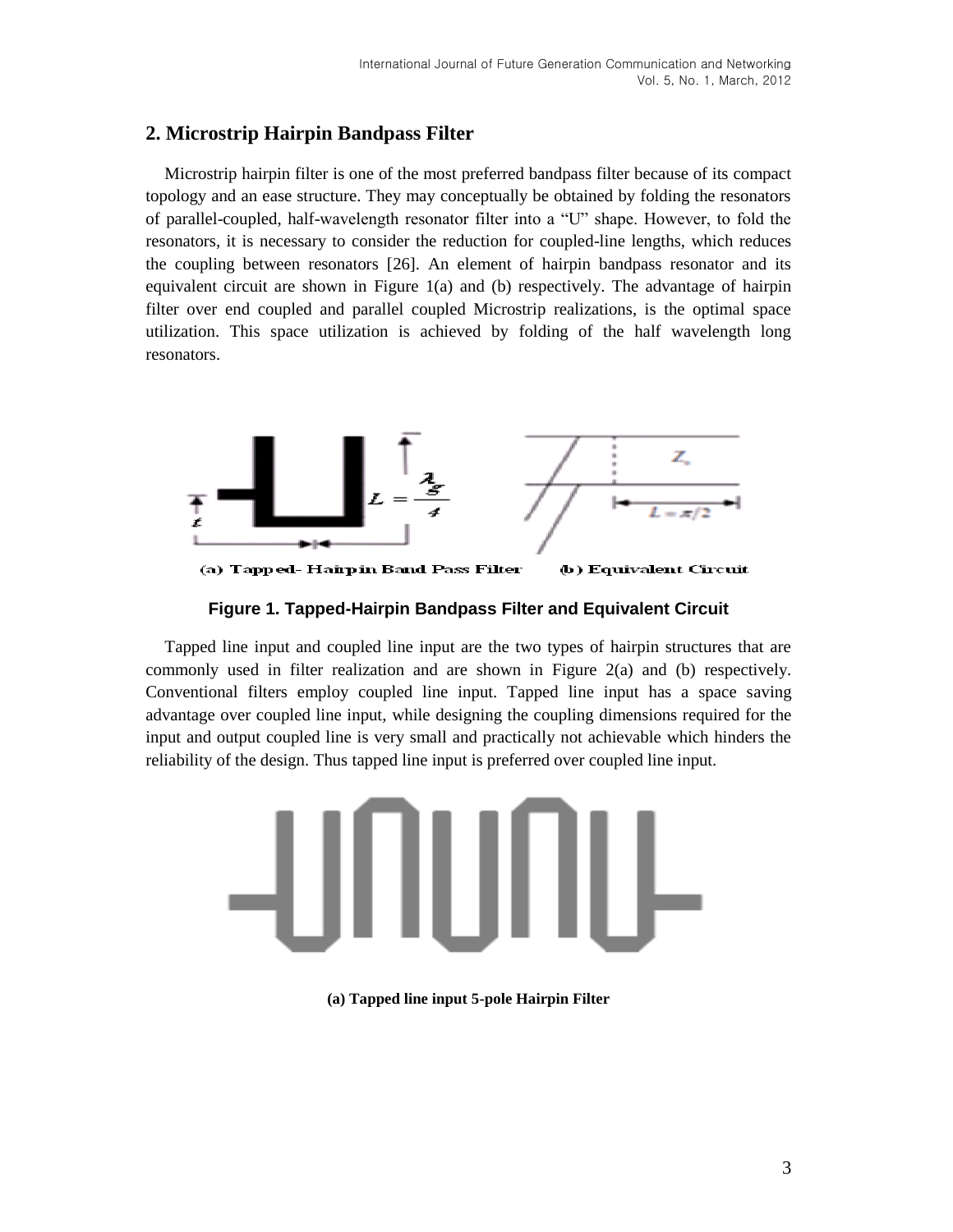

**(b) Coupled line input 5-pole Hairpin Filter**

### **Figure 2. Hairpin Structures**

#### **2.1 Design Parameters for Hairpin Filter**

For designing a hairpin filter, Full Wave EM simulation is used. For the design purpose the low pass prototype (Butterworth, Chebyshev, and Bessel) is selected according to the design requirement. The equivalent circuit of the n-pole hairpin bandpass filter is shown in **Figure.3**



**Figure 3. Equivalent Circuit of the n-pole Hairpin Bandpass Filter**

As seen from the equivalent circuit of n-pole hairpin filter in Figure 3, each resonator can be modeled as a combination of inductor and capacitor. The mutual coupling coefficient between two resonators is  $M_{i,i+1}$ ,  $Q_{el}$  and  $Q_{en}$  are the quality factor at the input and output.

The Coupling coefficient and Quality Factor can be calculated as

$$
Q_{e1} = \frac{g_0 g_1}{FBW} \tag{1}
$$

$$
Q_{en} = \frac{g_n g_{n+1}}{FBW} \tag{2}
$$

$$
M_{i,i+1} = \frac{FBW}{\sqrt{g_i g_{i+1}}} \text{ for i=1 to n-1} \tag{3}
$$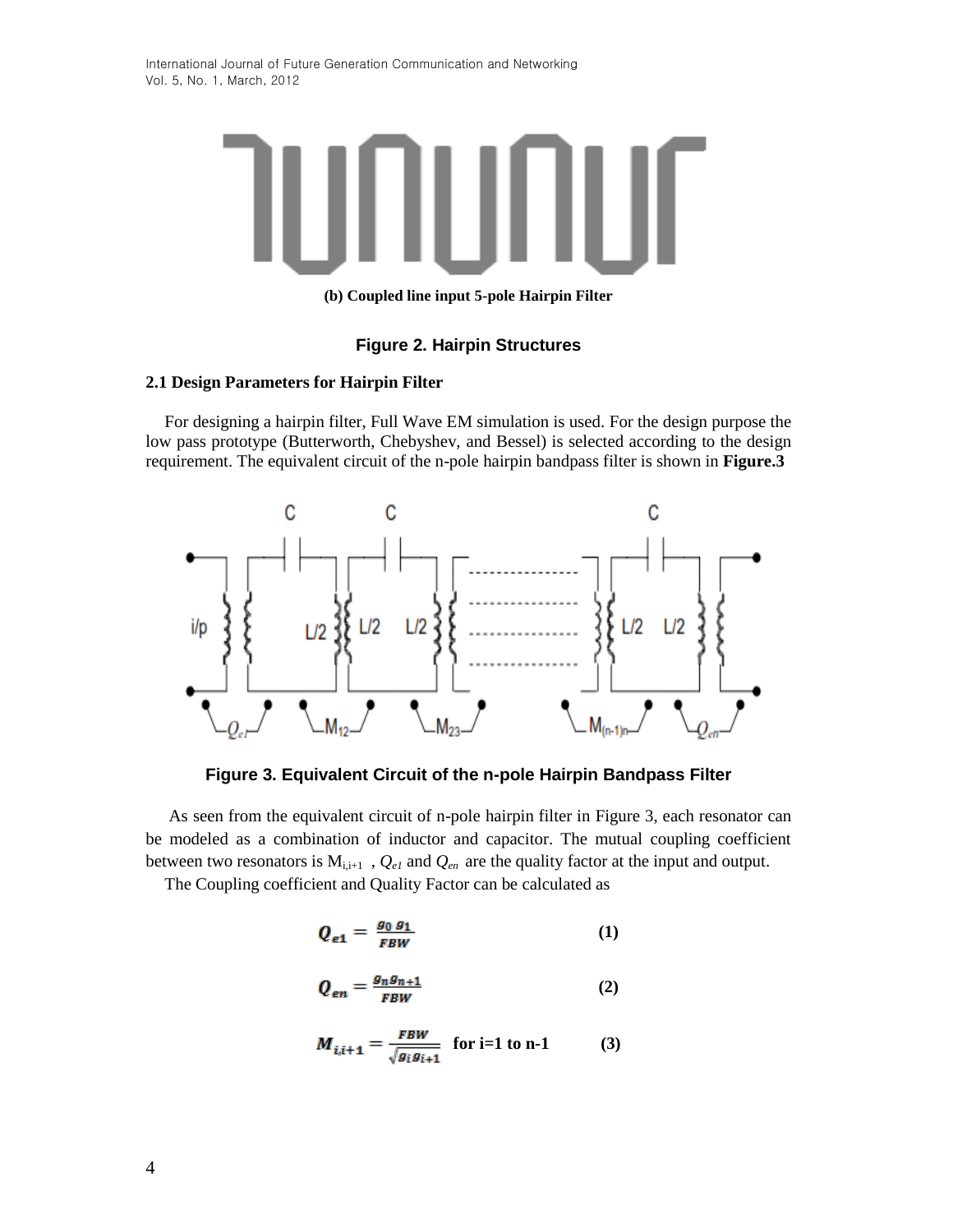Where FBW is the fractional bandwidth and  $g_0, g_1, g_2, \ldots, g_{n+1}$  are the normalized low pass elements of the desired low pass filter approximation.

If hairpin filter self-coupling effect between arms is ignored, we can calculate the tapped position showing in Figure 1 [12]

$$
t = \frac{2L}{\pi} \sin^{-1} \left( \sqrt{\frac{\pi Z_0}{2 Q_e Z_r}} \right) \tag{4}
$$

Where  $Z_0$  is the terminating Impedance,  $Zr$  is the characteristic impedance of the hairpin line,  $Q_e$  is output/input external quality factor and L is the arm length of hairpin filter.

The arm length L of hairpin filter can be calculated by [12]

$$
L = \frac{\lambda_g}{4} \tag{5}
$$

Where  $\lambda_g = \frac{\lambda_o}{\sqrt{\varepsilon_{rs}}}$ ,  $\lambda_o$  is the wave length of the filter with frequency  $f_0$  in vacuum.

The effective dielectric constant  $(\epsilon_{re})$  of a microstrip line can be calculated using the formula mentioned in [27], which is used in realization of hairpin filter.

Approximate expressions for *W*/*h* of a microstrip line in terms of  $Z_c$  and  $\varepsilon_r$ , derived by Wheeler [28] and Hammerstad [29]. These expressions provide accuracy better than one percent.

A microstrip hairpin bandpass filter is designed to have a fractional bandwidth of 25% or *FBW* = 0.25 at a midband frequency  $f_0 = 2.5$  GHz. A five-pole ( $n = 5$ ) Chebyshev lowpass prototype with a pass band ripple of 0.1 dB is chosen. The lowpass prototype parameters, given for a normalized lowpass cutoff frequency  $\Omega_c = 1$ , are  $g_0 = g_6 = 1.0$ ,  $g_1 = g_5 = 1.1468$ ,  $g_2$  $= g_4 = 1.3712$ , and  $g_3 = 1.9750$ . Having obtained the lowpass parameters; the bandpass design parameters can be calculated using equations (1-3).

The designed parameters of a microstrip hairpin filter are obtained using the above equations. We use a commercial substrate (RT/D 6006) with a relative dielectric constant of 6.15 and a thickness of 1.27 mm for microstrip realization. The hairpin resonators used to have a line width of 2 mm which results in  $Z_r = 48$  ohm on the substrate and a separation of 2 mm between the two arms. The arm length L of hairpin resonator is 14.237mm.The filter is designed to have tapped line input and output. The tapped line is chosen to have characteristic impedance that matches to a terminating impedance  $Z_0 = 39$  ohms. Hence, the tapped line is 2.85 mm wide on the substrate. The tapping location (t) as shown in Figure 1(a) is 5.5mm.The spacing between the resonators are 0.2mm and 0.4mm which gives  $M_{1,2} = M_{4,5} = 0.1707$  and  $M_{2,3} = M_{3,4} = 0.1427$ .

The layout of the final filter design with all the determined dimensions is illustrated in Figure 4.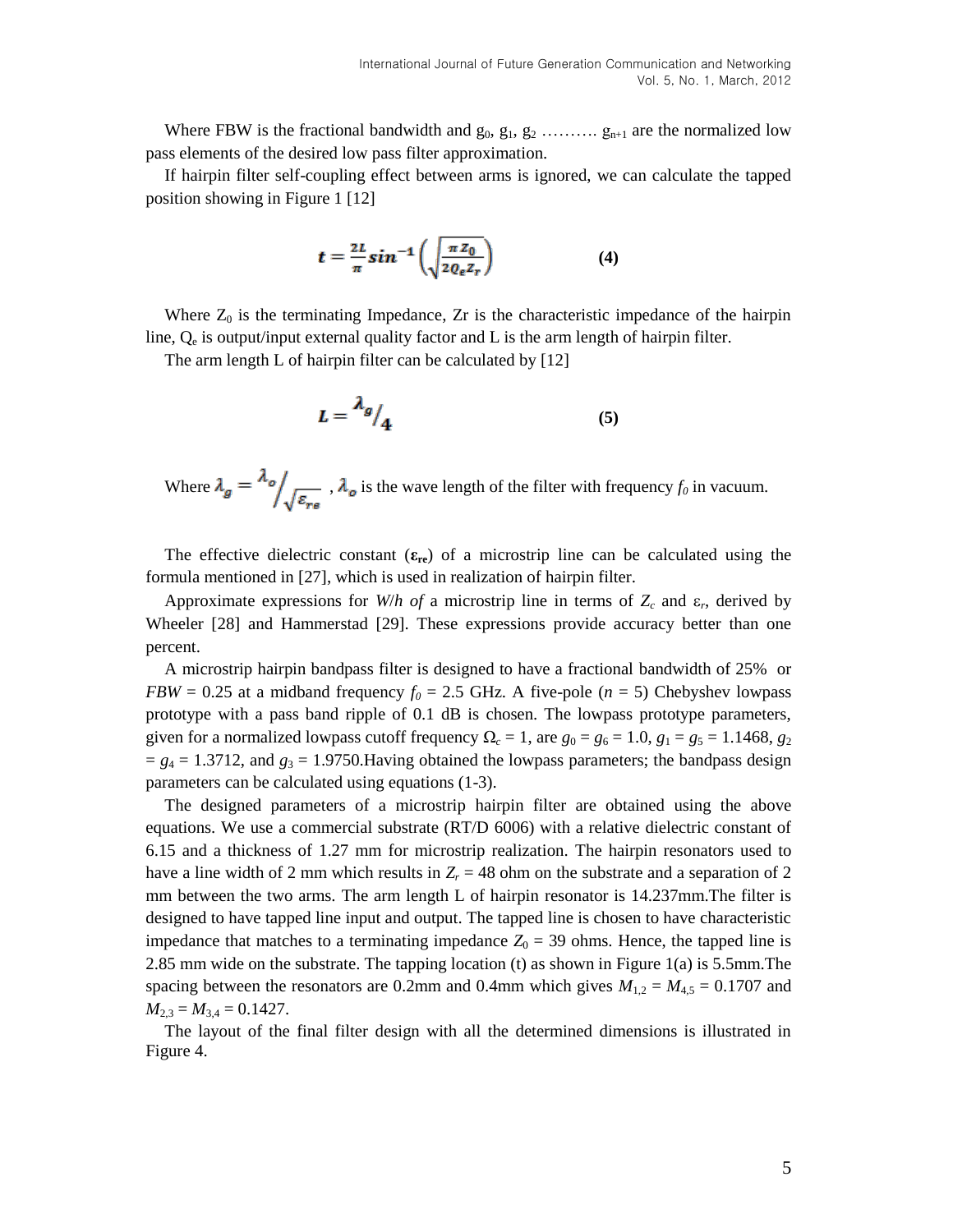

**Figure 4. Layout Microstrip Hairpin Filter**

### **3. High Dimensional Modeling**

Due to increasing complexity and variety of microwave structures, the number of design variables per structure is on the rise. In order to develop an accurate neural network model that can represent EM behavior of filters over a range of values of geometrical variables, we need to provide EM data at sufficiently sampled points in the space of geometrical variables [13, 14]. The amount of data required increases very fast with the number of input variables of the model. For this reason, developing a neural network model that has many input variables becomes challenging as data generation becomes too expensive. Therefore, we need an effective method to develop accurate high dimensional neural network models without requiring massive data.

Various advanced neural network structures have been investigated for microwave modeling such as knowledge based neural networks [30, 31] for simplifying input–output relationship. It reduces the cost of neural-network training for highly nonlinear input–output modeling problems. However, it does not have the mechanism to address the challenge of high dimensional modeling problems directly.

Modular neural network is an interesting technique, which has the potential to address high dimensional modeling problem because of neural-network decomposition. It has been investigated within the artificial neural-network community for applications such as face detection [32, 33], voice recognition [34], pattern recognition [35, 36], directional relay algorithm for power transmission line [37], problem simplification [38], etc. The modular concept has also been investigated for microwave optimization such as dielectric resonator filters [39], microstrip corporate feeds [40], power amplifiers [41], semiconductor process characterization [42], antennas [43], etc. This technique decomposes a complex neural network into several simple sub-neural-network modules. The modular neural-network technique has been used to improve the learning capability of neural networks. However, the existing modular neural network method is not directly suitable for high dimensional neural network modeling of microstrip filters because it has not been formulated to accommodate the knowledge of microstrip filter formulas. Another problem with the existing neuralnetwork decomposition is the absence of connections between neural network decomposition and microwave filter decomposition.

In this paper, a new method to obtain a complete forward model for filters that has many geometrical variables is proposed. We decompose a filter structure into substructures and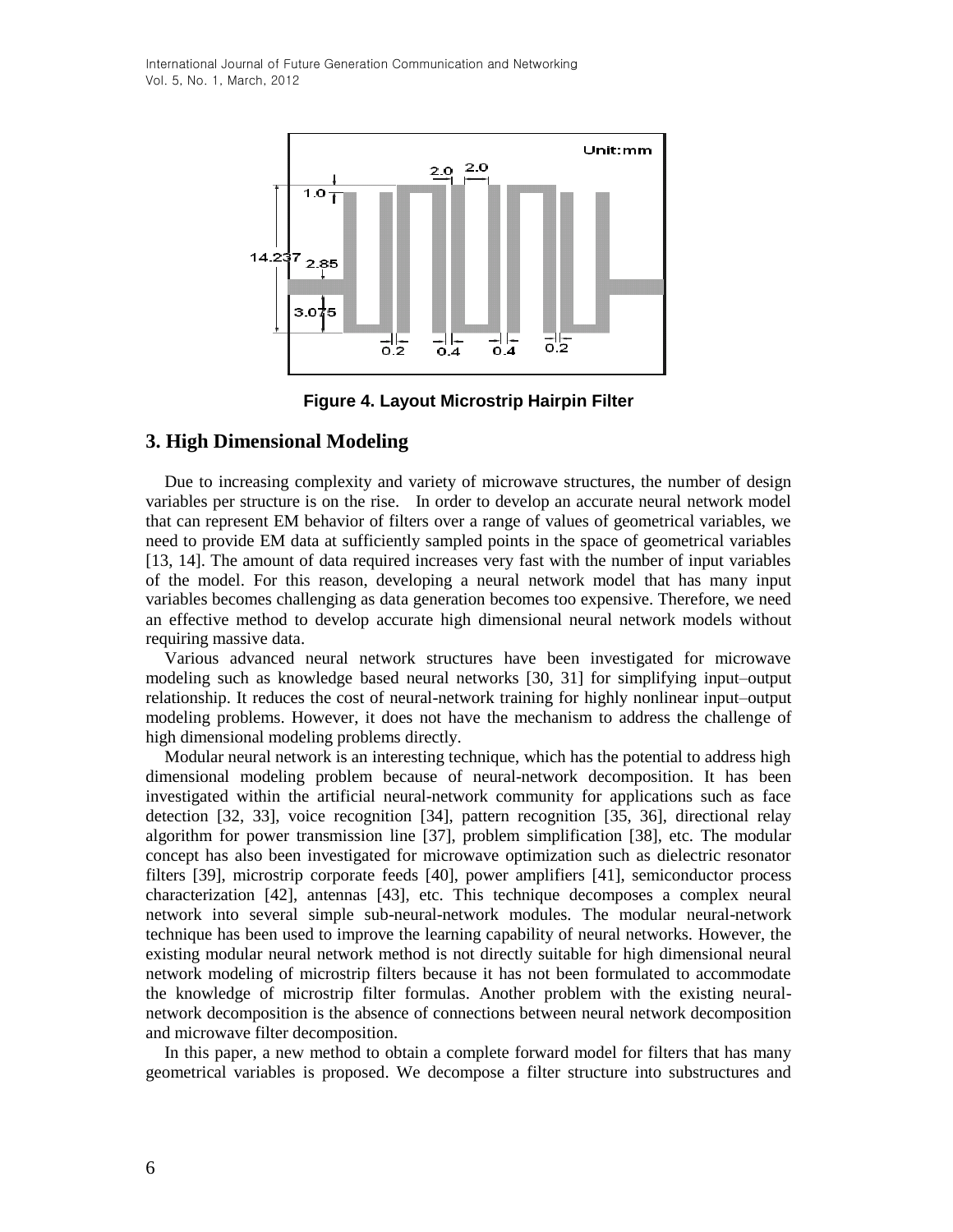develop forward sub models. The inputs of the sub models are geometrical dimensions and outputs are coupling parameters. These sub models are combined with filter equivalent-circuit model to produce an approximate solution of the entire filter. A mapping model is trained and used to make the high dimensional model as accurate as the EM model. The main objective is to develop a high dimensional neural network model, which is too expensive to develop using a conventional neural-network approach. The new method is used to develop complex filter models that hold many input variables. The overall filter is constructed by combining the neural-network sub models, circuit model, and neural-network mapping model. The diagram of the overall high-dimensional modeling structure is presented in Figure 5.



**Figure 5. High Dimensional Modeling Structure**

The sequence of steps for the overall high dimensional modeling is described as follows:

1. Identify the parts of an overall filter that can be used as substructures. Decompose the overall filter into substructures.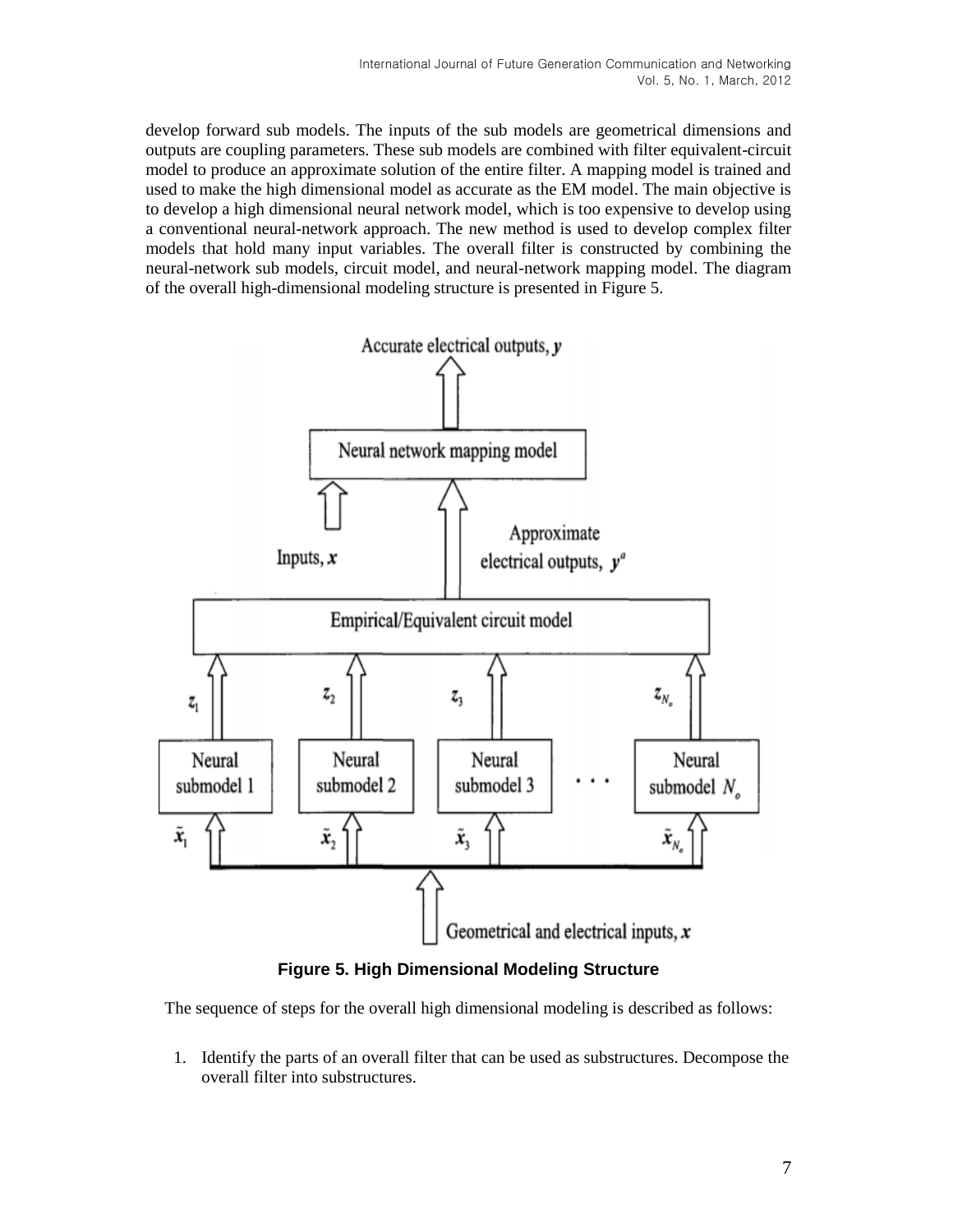- 2. Generate training data of the decomposed substructures using EM simulations. Standard sampling approach can be employed for this purpose.
- 3. Train and test neural network sub models for all the decomposed substructures.
- 4. If the sub models are accurate, go to Step 5. Else, generate some more data of the sub structures by sampling intermediate points using EM simulation, add those to the existing data, and go to the Step 3.
- 5. Generate a few data of the overall filter using EM simulation. Sweep the input variables and obtain corresponding output solutions of the overall filter.
- 6. Combine the neural network sub models and the empirical/equivalent circuit model.
- 7. Supply the samples of the input variables to the combined neural network sub models and empirical/equivalent circuit model to obtain samples of approximate solution of the overall filter.
- 8. Using the concept of prior knowledge input, assemble training data for the map ping model. Use the samples of and of Step 7 as the data for the input neurons. Use the samples of that correspond to the samples of as the data for the output neurons. Train the neural network mapping model using some of the assembled data. Test the mapping model with the rest of the data. If accuracy is satisfied, go to Step 9. Else, generate a few more data of the overall filter, add those to the existing data of the overall filter and go to Step 7.
- 9. Combine the neural-network sub models, empirical/equivalent circuit model, and neural network mapping model, to obtain the overall model of the filter.

## **4. Proposed High Dimensional Model for the Analysis of Microstrip Hairpin Bandpass Filter**

Using the steps discussed in the previous section a high dimensional ANN model is developed and is shown in Figure 6. The developed ANN model is used for analyzing the Sparameters of microstrip hairpin band pass filter for different geometrical and physical parameters.

The S-parameters (S<sub>11</sub>and S<sub>21</sub>) obtained from EM simulation, high dimensional ANN model and the conventional forward neural model are given in Table 1 and 2 from which it is clear that the results obtained from high dimensional ANN model are better than those of the conventional forward neural model. In order to validate the high dimensional ANN model for the analysis of microstrip hairpin bandpass filter, comprehensive comparisons have been made. The results obtained from high dimensional ANN model is compared with EM Simulated results and conventional forward neural model results and are presented graphically (Figures: 7 & 8).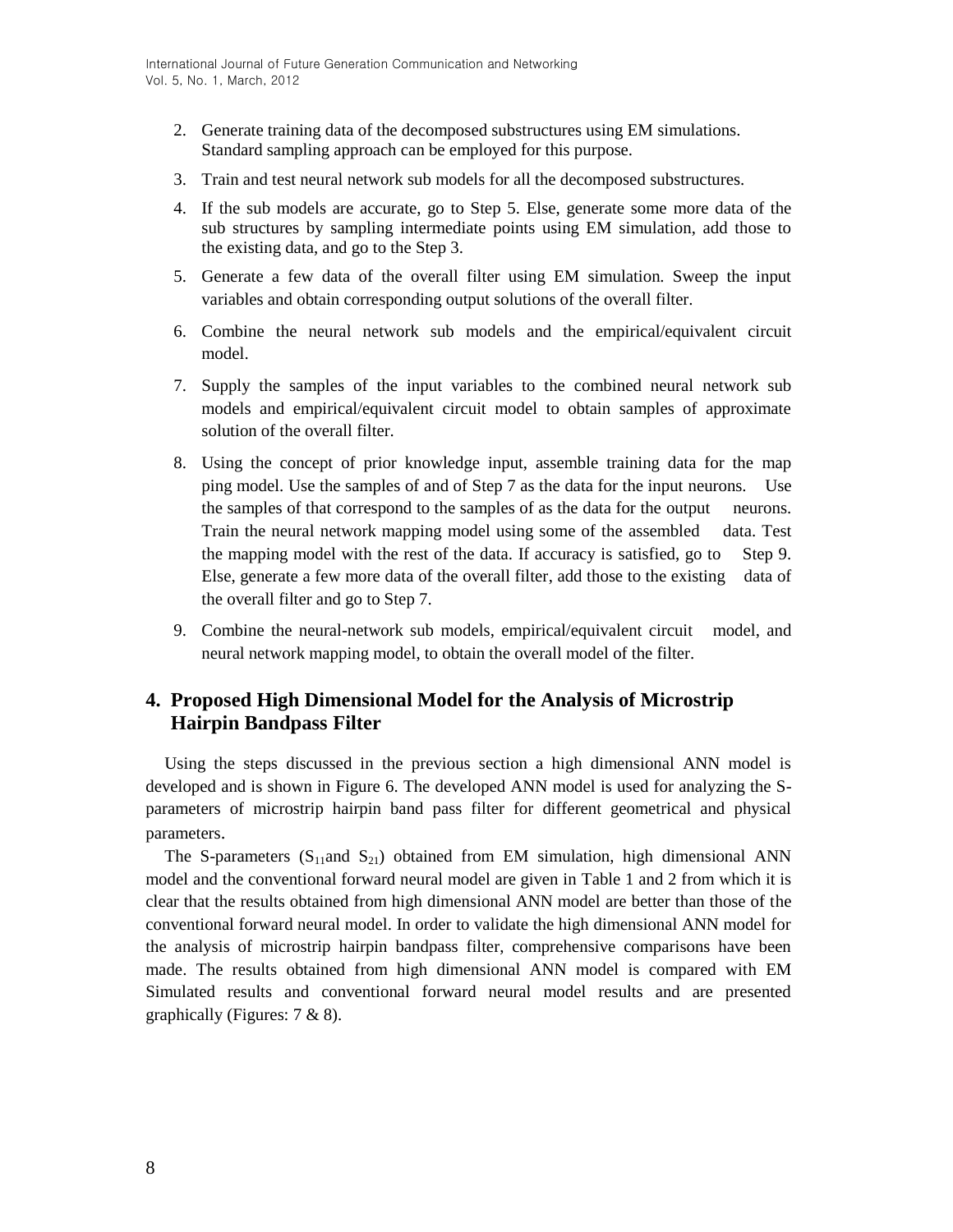

**Figure 6. High dimensional Neural Network Model for Microstrip Bandpass Filter**

|                            |                         | $S_{11}$ in dB                                  |                                   |  |  |
|----------------------------|-------------------------|-------------------------------------------------|-----------------------------------|--|--|
| <b>Frequency</b><br>(G Hz) | EM<br><b>Simulation</b> | <b>High</b><br><b>Dimensional</b><br><b>ANN</b> | <b>Conventional</b><br><b>ANN</b> |  |  |
| 1.624                      | $-1.04798$              | $-1.045978$                                     | $-0.83114$                        |  |  |
| 2.01                       | $-17.8316$              | $-17.83063$                                     | $-17.0515$                        |  |  |
| 2.063                      | $-14.1062$              | $-14.10319$                                     | -14.3887                          |  |  |
| 2.549                      | $-0.77539$              | $-0.774386$                                     | $-0.64218$                        |  |  |
| 2.599                      | $-0.64109$              | $-0.64609$                                      | $-0.50657$                        |  |  |
| 2.621                      | $-0.59822$              | $-0.603215$                                     | $-0.4722$                         |  |  |
| 2.804                      | $-0.40939$              | $-0.410393$                                     | $-0.35272$                        |  |  |
| 3.215                      | $-0.30482$              | $-0.309824$                                     | $-0.30711$                        |  |  |
| 3.275                      | $-0.30129$              | $-0.300289$                                     | $-0.31426$                        |  |  |
| 3.399                      | $-0.29903$              | $-0.301034$                                     | $-0.33802$                        |  |  |

| Table 1. Comparison of S <sub>11</sub> (in dB) for Microstrip Hairpin Bandpass Filter |  |  |  |  |  |  |
|---------------------------------------------------------------------------------------|--|--|--|--|--|--|
|---------------------------------------------------------------------------------------|--|--|--|--|--|--|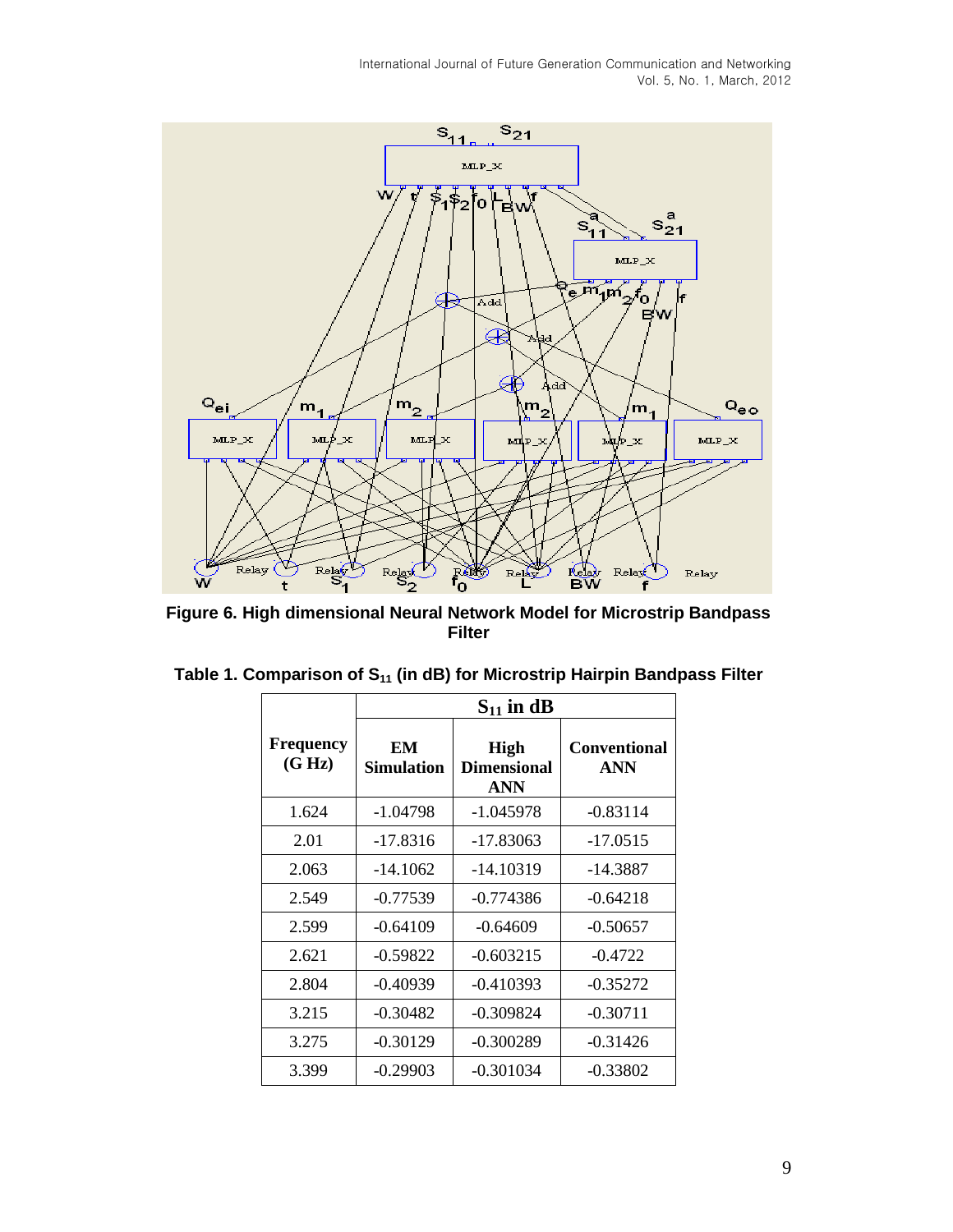|                            | $S_{21}$ in dB   |                                                 |                                   |  |  |
|----------------------------|------------------|-------------------------------------------------|-----------------------------------|--|--|
| <b>Frequency</b><br>(G Hz) | EM<br>Simulation | <b>High</b><br><b>Dimensional</b><br><b>ANN</b> | <b>Conventional</b><br><b>ANN</b> |  |  |
| 1.537                      | $-32.4433$       | $-32.4423$                                      | $-32.5437$                        |  |  |
| 1.641                      | $-21.7712$       | $-21.7752$                                      | $-21.714$                         |  |  |
| 1.821                      | $-3.91559$       | $-3.91259$                                      | $-4.4896$                         |  |  |
| 1.831                      | $-3.67883$       | $-3.67483$                                      | $-4.15812$                        |  |  |
| 2.407                      | $-14.7488$       | -14.7488                                        | $-14.6254$                        |  |  |
| 2.832                      | -46.1849         | $-46.1809$                                      | -46.0332                          |  |  |
| 2.845                      | -46.6956         | -46.6936                                        | $-46.5475$                        |  |  |
| 2.88                       | -47.9915         | -47.9915                                        | -47.8842                          |  |  |
| 3.299                      | -56.3798         | -56.3808                                        | -56.1816                          |  |  |
| 3.458                      | -56.6588         | -56.6538                                        | -56.8739                          |  |  |

### **Table 2. Comparison of S21 (in dB) for Microstrip Hairpin Bandpass Filter**

 $\overline{\mathsf{L}}$ 



**Figure 7. Comparison of Frequency (in GHz) Vs S11 (in dB) obtained using the EM Simulated Results with that of the Neural Model (Conventional ANN & High Dimensional ANN) of a Microstrip Hairpin Bandpass Filter**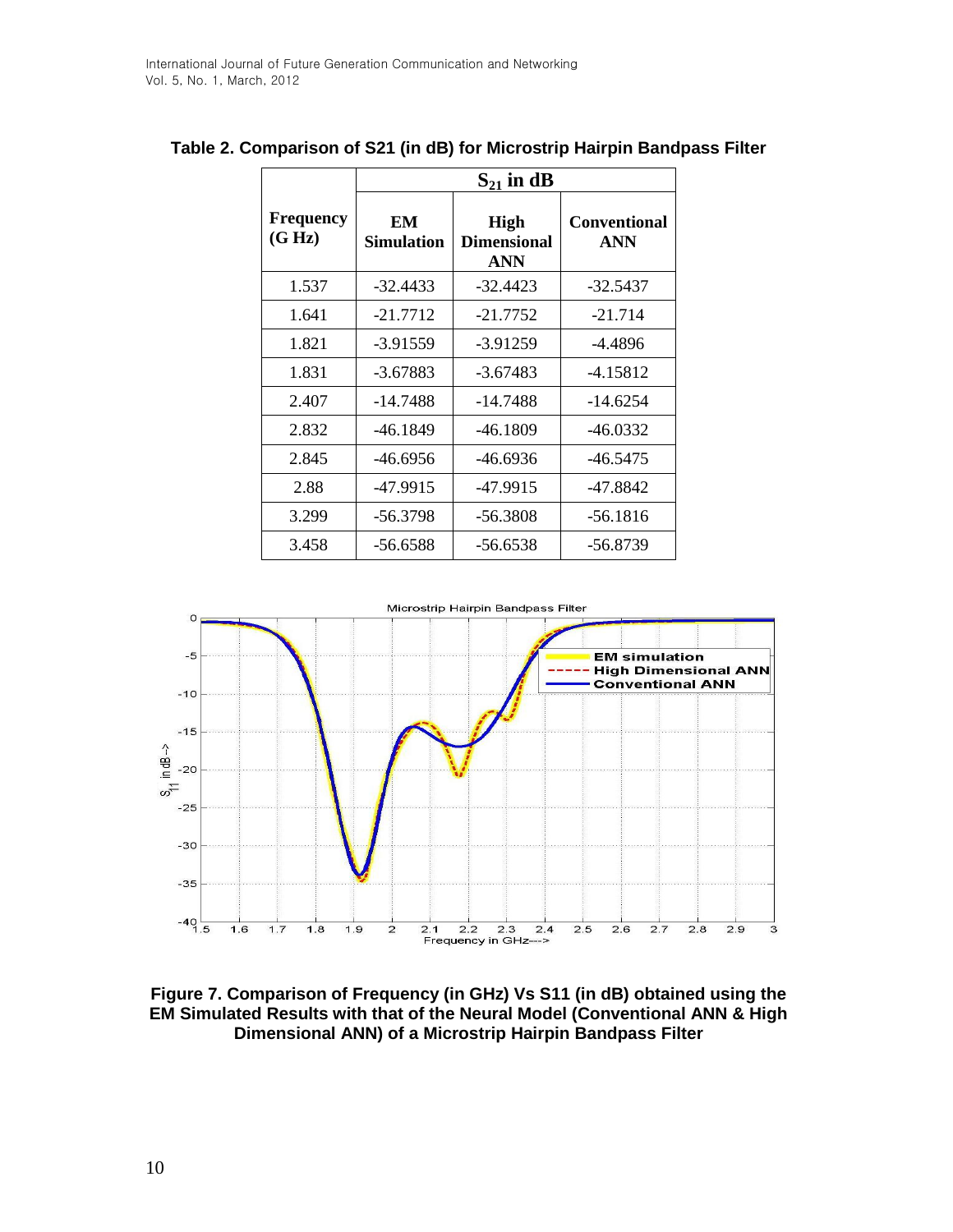

### **Figure.8: Comparison of Frequency (in GHz) Vs S21 (in dB) obtained using the EM Simulated Results with that of the Neural Model (Conventional ANN & High Dimensional ANN) of a Microstrip Hairpin Bandpass Filter**

### **5. Conclusion**

An effective neural network modeling technique for filters that hold many design variables is proposed. It is impractical to develop a neural network model for such structures in the conventional neural network approach. The result shows that the proposed method can be used to produce high dimensional models with few full EM training data, which are usually expensive to generate, compared to the conventional neural network technique. The method is very useful for developing neural network model of microstrip filters that have many design variables. The developed neural network model becomes very useful for fast design optimization of those filters.

### **Acknowledgements**

We sincerely thank Prof Q J Zhang for his valuable guidance, suggestions and encouragement. This work was carried under the Major Research Project supported by University Grants Commission, Government of India (File No: 38-257/2009).

### **References**

- [1] Cohn SB, "Parallel-coupled transmission-line-resonator filters," IRE Transactions on Microwave Theory and techniques, vol. MTT-6, no. 4, **(1958)** April, pp. 223–231.
- [2] Matthaei GL, "Design of wide band (and narrow band) bandpass microwave filters on the IL basis," IRE Transactions on Microwave Theory and Techniques, vol. MTT-8, no. 11, **(1960)** November, pp. 310– 314.
- [3] Chang CY, Itoh T, "A modified parallel-coupled filter structure that improves the upper stop band rejection and response symmetry," IEEE Transactions on Microwave Theory and Techniques,vol. 39, no. 2, (1991) February pp. 310–314.
- [4] Riddle A, "High performance parallel coupled microstrip filters," IEEE Microwave Theory and Technology Symposium Digest, **(1988)**, pp. 427– 430.
- [5] Akhtarzad S, Rowbotham TR, Johns PB, "The design of coupled microstrip lines," IEEE Transactions on Microwave Theory and Techniques, vol. MTT-23, no. 6, **(1975)**, June, pp. 486–492.
- [6] Pozar DM, Microwave Engineering, 2nd edition, Wiley, New York, **(1998)**.
- [7] Collin RE, Foundations for Microwave Engineering, 2nd edition, IEEE Press, Wiley, New York, **(1992)**.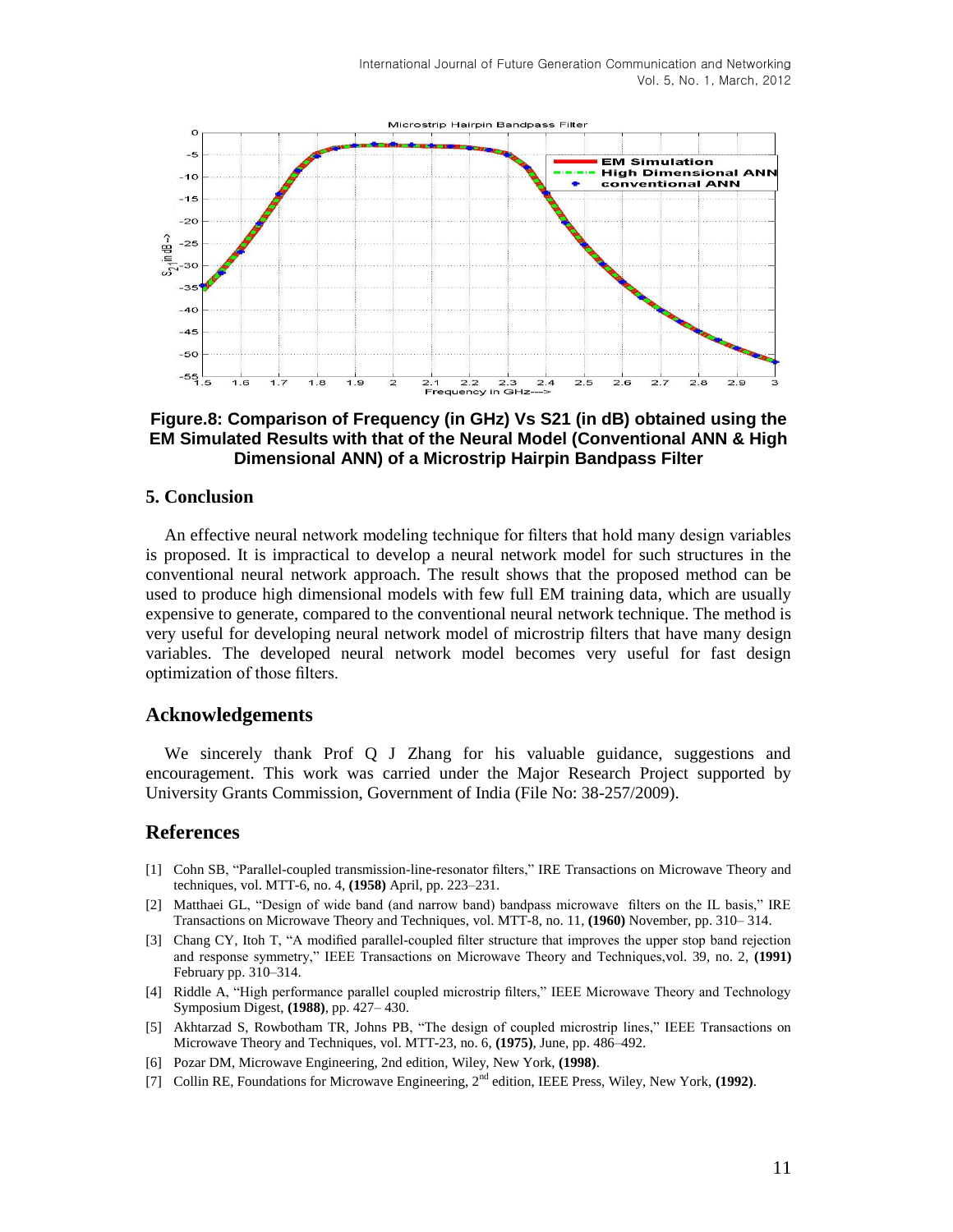- [8] Cristal EG, Frankel S, "Hairpin-line and hybrid hairpinline/half-wave parallel-coupled-line filters," IEEE Transactions on Microwave Theory and Techniques, vol. MTT-22, no. 11, **(1972)** November, pp. 719–728.
- [9] Gysel UH, "New theory and design for hairpin-line filters," IEEE Transactions on Microwave Theory and Techniques, vol. MTT-22, no. 5, **(1974)** May, pp. 523–531.
- [10] Singh K, Ramasubramanian R, Pal S," Coupled Microstrip filters: Simple Methodologies for improved characteristics, communication systems group,‖ India EESOF User Group Meeting, **(2005)** November 17.
- [11] Bahl IJ, Lumped Elements for RF and Microwave Circuits, Artech House, Boston, London, **(2003)**.
- [12] Hong JS, Lancaster MJ, Microstrip Filters for RF/Microwave Applications, Wiley, New York, **(2001)**.
- [13] Zhang QJ, Gupta KC, Devabhaktuni VK, "Artificial neural networks for RF and microwave design—From theory to practice,‖IEEE Trans. Microwave Theory Tech., vol. 51, no. 4, **(2003)** April, pp. 1339–1350.
- [14] Zhang QJ, Gupta KC, Neural Networks for RF and Microwave Design. Boston, MA: Artech House, **(2000)**.
- [15] Watson PM, Gupta KC, "Design and optimization of CPW circuits using EM-ANN models for CPW components,‖ IEEE Trans. Microwave Theory Tech., vol. 45, no. 12, **(1997)** December, pp. 2515–2523.
- [16] Bandler JW, Ismail MA, Rayas Sánchez JE, Zhang QJ, "Neuromodeling of microwave circuits exploiting space- mapping technology, "IEEE Trans.Microwave Theory Tech., vol. 47, no. 12, (1999) December, pp. 2417–2427.
- [17] Delgado HJ, Thursby MH, "A novel neural network combined with FDTD for the synthesis of a printed dipole antenna,‖ IEEE Trans. Antennas Propag., vol. 53, no. 7, **(2005)** July, pp. 2231–2236.
- [18] Lee Y, Filipovic DS, "ANN based electromagnetic models for the design of RF MEMS switches," IEEE Microwave Wireless Compon.Lett., vol. 15, no. 11, **(2005)** November, pp. 823–825.
- [19] Murphy EK, Yakovlev VV, "RBF network optimization of complex microwave systems represented by small FDTD modeling data sets,‖ IEEE Trans. Microwave Theory Tech., vol. 54, no. 7, **(2006)** July, pp. 3069– 3083.
- [20] Narayana JL, RamaKrishna KS, Reddy LP, "Performance Evaluation of Neural Models for the Analysis of GaAs MESFET‖ Gitam Journal of Information Communication Technology (GJICT), vol. 1, no. 01, **(2008)** July-Dec., pp. 31-41.
- [21] Narayana JL, RamaKrishna KS, Reddy LP, "ANN Models for Coplanar Strip Line Analysis and Synthesis" IJCSNS International Journal of Computer Science and Network Security, vol. 8, no. 10, **(2008)** October, pp. 200-204.
- [22] RamaKrishna KS, Narayana JL, Reddy LP, "ANN Models for Microstrip Line Synthesis and Analysis" International Journal of Electrical Systems Science and Engineering, vol. 01, no. 03, www.waset.org , Summer **(2008)**, pp. 196-200.
- [23] RamaKrishna KS, Narayana JL, Reddy LP, "Performance Evaluation of ANN Models for the Analysis of Microstrip Low Pass Filters‖ ICGST-AIML Journal, vol. 09, no.01, **(2009)** February, pp. 9-18.
- [24] Narayana JL, RamaKrishna KS, Reddy LP, "Synthesis and Analysis of Branch line Coupler using Artificial Neural Network Models" International Journal of Electronics and Communication Engineering, vol. 2, no. 3 **(2009)**, pp. 179-192.
- [25] RamaKrishna KS, Narayana JL, Reddy LP, "A Neural Network Modeling Approach for the Analysis of Lange Coupler", International Journal of Electronic Engineering Research (IJEER), vol. 2, no. 4, (2010), pp. 463– 478.
- [26] Zhiqiang G, "A downsized and integrated C-band transceiver for VSAT," IEEE Microwave and Optoelectronics conference, **(1995)**, pp. 33-36.
- [27] Hammerstad EO, Jensen O, "Accurate models for microstrip computer-aided design", IEEE MTT-S, (1980), Digest, pp. 407–409.
- [28] Wheeler H, "Transmission line properties of parallel strips separated by a dielectric sheet," IEEE Trans., MTT-13, **(1965)**, pp. 172–185.
- [29] Hammerstard EO, "Equations for microstrip circuit design," in Proceedings of the European Microwave Conference, Hamburg, Germany, **(1975)**, pp. 268–272.
- [30] Wang F, Zhang OJ, "Knowledge-based neural models for microwave design," IEEE Trans. Microwave Theory Tech., vol. 45, no. 12, **(1997)** December, pp. 2333–2343.
- [31] Watson PM, Gupta KC, Mahajan RL, "Applications of knowledge-based artificial neural network modeling to microwave components," Int. J. RF Microwave Computer-Aided Eng., vol. 9, no. 3, (1999) May, pp. 254– 260.
- [32] Urias J, Hidalgo D, Melin P, Castillo O, "A new method for response integration in modular neural networks using type-2 fuzzy logic for biometric systems," in Proc. Joint Int. Neural Networks Conf.,Orlando, FL, **(2007)** Aug. 12–17, pp. 311–315.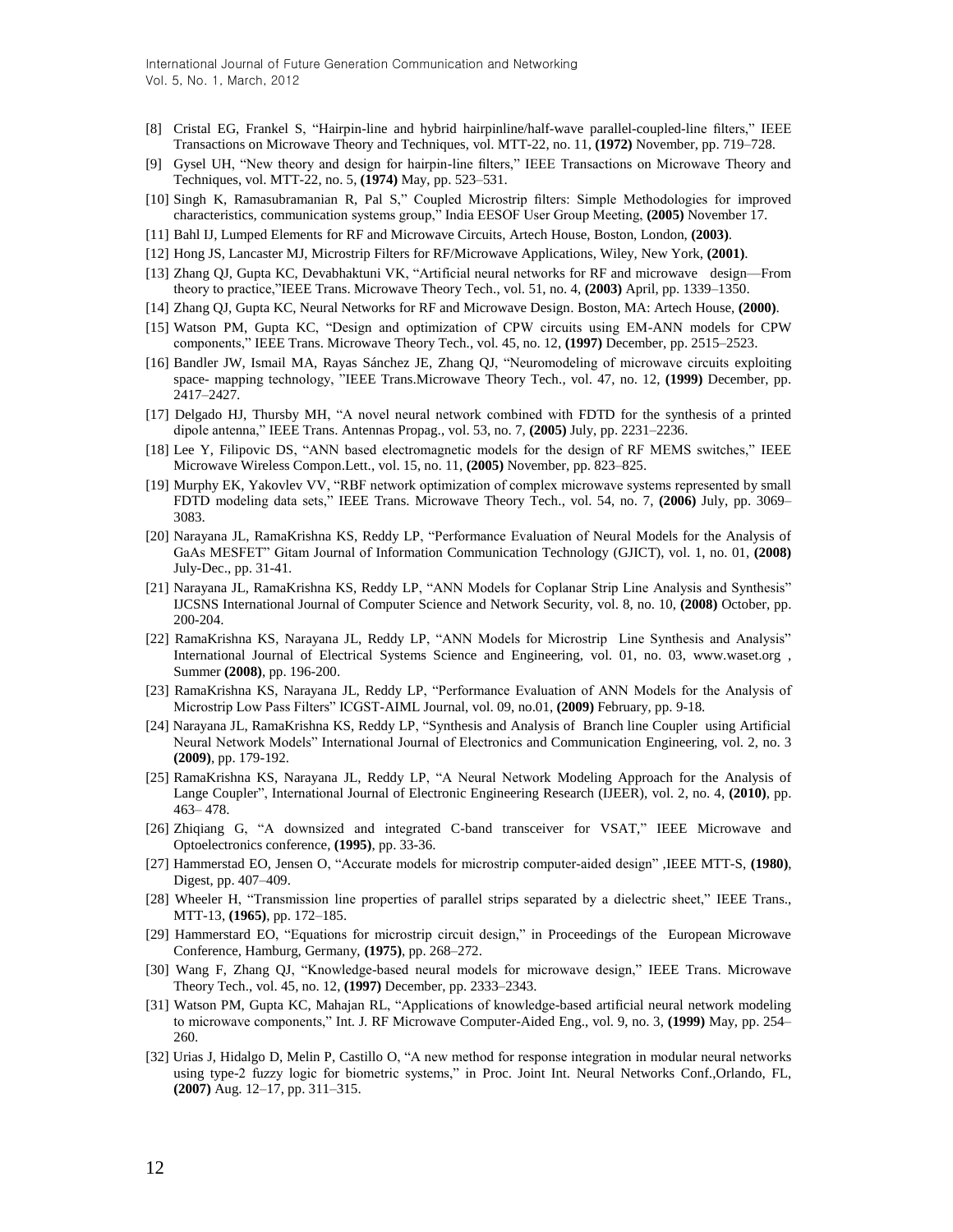- [33] Wang L, Rizvi SA, Nasrabadi NM, "A predictive residual VQ using modular neural network vector predictor," in IEEE Int. Joint Neural Networks Conf., Montreal, QC, Canada, (2005) Jul. 31-Aug. 4, pp. 2953–2956.
- [34] Martinez G, Melin P, Castillo O, "Optimization of Modular neural networks using hierarchical genetic algorithms applied to speech recognition," in Proc. Joint Int. Neural Networks Conf., Montreal, QC, Canada, **(2005)** Jul. 31–Aug. 4, pp. 1400–1405.
- [35] Melin P, Mancilla A, Lopez M, Castillo O, "Pattern recognition for industrial monitoring and security using the fuzzy sugeno integral and modular neural networks," in Proc. Joint Int. Neural Networks Conf., Orlando, FL, **(2007)** Aug. 12–17, pp. 2977–2981.
- [36] Li Y, Wang K, Li T, "Modular neural network structure with fast training/recognition algorithm for pattern recognition,‖ in IEEE Int. Granular Comput. Conf., Hangzhou, China, **(2008)** Aug. 26–28, pp. 401–406.
- [37] Lahiri U, Pradhan AK, Mukhopadhyaya S, "Modular neural network-based directional relay for transmission line protection,‖ IEEE Trans. Power Syst., vol. 20, no. 4, **(2005)** November, pp. 2154–2155.
- [38] Anand R, Mehrotra K, Mohan CK, Ranka S, "Efficient classification for multiclass problems using modular neural networks,‖ IEEE Trans. Neural Networks., vol. 6, no. 1, **(1995)** January, pp. 117–124.
- [39] Bila S, Harkouss Y, Ibrahim M, Rousset J, N'Goya E, Baillargeat D, Verdeyme S, Aubourg M, Guillon P, "An accurate wavelet neural-network-based model for electromagnetic optimization of microwave circuits," Int. J. RF Microwave Computer-Aided Eng., vol.9, **(1999)** December, pp. 297–306.
- [40] Horng TS, Wang CC, Alexopoulos NG, "Microstrip circuit design using neural networks," in IEEE MTT-S Int. Microwave Symp.Dig., Atlanta, GA, **(1993)**, pp. 413–416.
- [41] Harkouss Y, Rousset J, Chehade H, Ngoya E, Barataud D, Teyssier JP, "The use of artificial neural networks in nonlinear microwave devices and circuits modeling: An application to telecommunication system design," Int. J. RF Microwave Computer-Aided Eng., vol. 9, **(1999)**, pp.198–215.
- [42] Creech GL, Zurada JM, "Neural network modeling of GaAs IC material and MESFET devices characteristics,‖ Int. J. RF Microwave Computer-Aided Eng., vol. 9, **(1999)** May, pp. 241–253.
- [43] Selleri S, Manetti S, Pelosi G, "Neural network applications in microwave device design," Int. J. RF Microwave Computer-Aided Eng., vol.12, **(2002)**, pp. 90–97.

### **Authors**



**J. Lakshmi Narayana** is working as Associate Professor in E.C.E Dept., St.ANN's College of Engineering & Technology, Vetapalem (Mandal), Chirala, and he is research scholar in E.C.E Department, JNTU, Hyderabad. His areas of interest include Microwaves, Neural Networks, Antennas, Signal Processing and Wavelet Transforms. He Published 20 papers in international conferences and Journals. He is a Member of IETE and IE (I).



**Dr. K. Sri Rama Krishna** is working as Professor & Head of E.C.E Department and Co- ordinator of TIFAC CORE in Telematics, V.R Siddhartha Engineering College, Kanuru, Vijayawada, India. He completed his doctoral degree in the year 2001 from Andhra University, Visakapatnam.His Current research is Neural Network Technology for modeling RF & Microwave Devices and Circuits. He published 40 papers in International conferences and Journals. He is a fellow of IETE and  $IE$  (I).